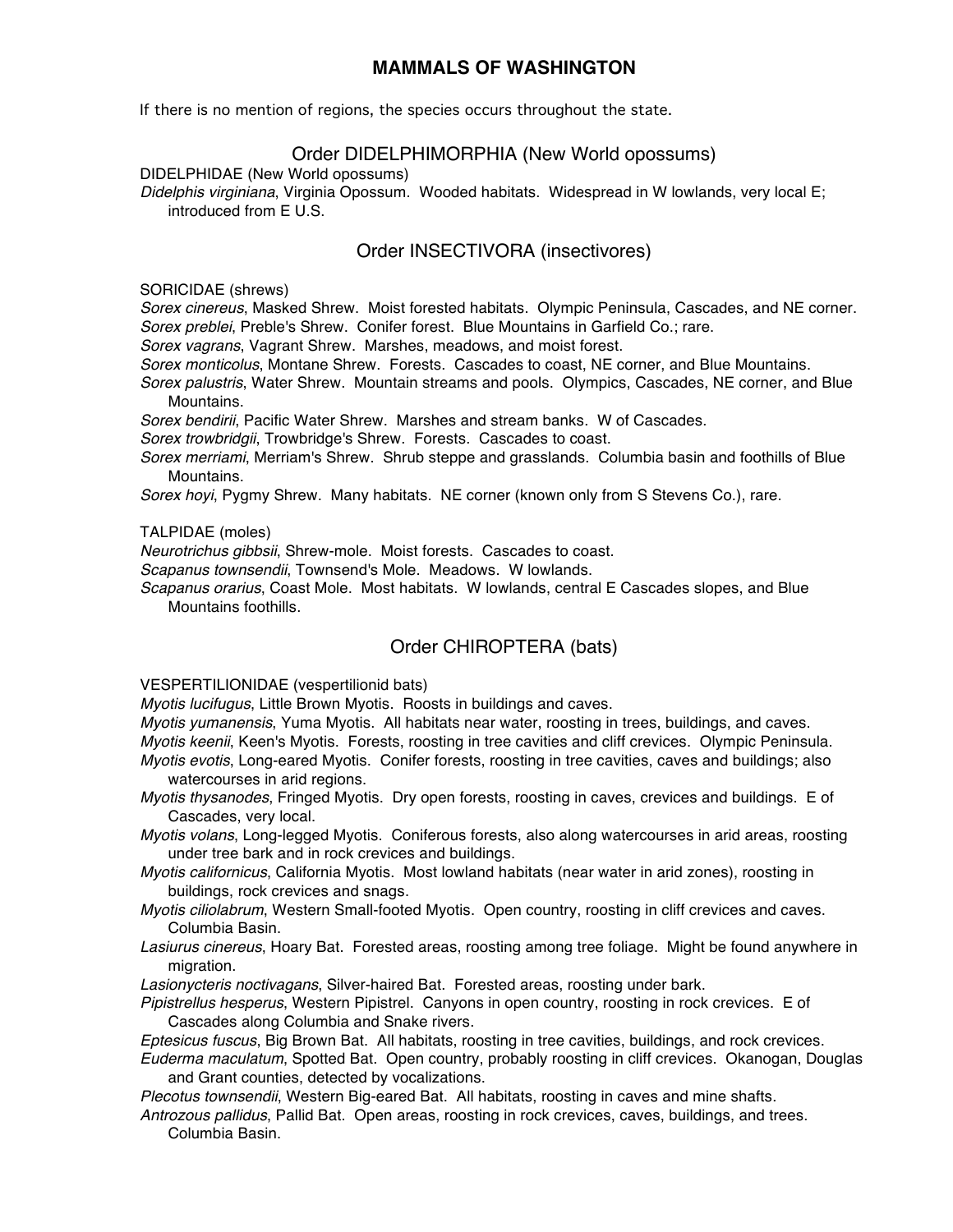### Order LAGOMORPHA (lagomorphs)

OCHOTONIDAE (pikas)

*Ochotona princeps*, Pika. Talus slopes. Cascades and NE mountains.

LEPORIDAE (hares and rabbits)

*Brachylagus idahoensis*, Pygmy Rabbit. Shrub steppe. N Columbia Basin; virtually extirpated.

*Sylvilagus floridanus*, Eastern Cottontail. Meadows and open woodlands. Local in lowlands; introduced from E U.S.

*Sylvilagus nuttallii*, Nuttall's Cottontail. Shrub steppe. Columbia Basin.

*Oryctolagus cuniculus*, European Rabbit. Open meadows and forest edge. San Juan Islands; introduced from Europe.

*Lepus americanus*, Snowshoe Hare. Forests. Throughout except Columbia Basin.

*Lepus townsendii*, White-tailed Jackrabbit. Grasslands E of Cascades; much reduced in numbers.

*Lepus californicus*, Black-tailed Jackrabbit. Shrub steppe. Columbia Basin; reduced in numbers.

### Order RODENTIA (rodents)

APLODONTIDAE (mountain beaver)

*Aplodontia rufa*, Mountain Beaver. Forests and clearings. Cascades to coast.

SCIURIDAE (squirrels)

*Tamias minimus*, Least Chipmunk. Shrub steppe. Columbia Basin.

*Tamias amoenus*, Yellow-pine Chipmunk. Sagebrush and dry conifer forests E of Cascades. Also subalpine zone in Olympics and Cascades.

*Tamias townsendii*, Townsend's Chipmunk. Wet forests from E slope of Cascades to coast.

*Tamias ruficaudus*, Red-tailed Chipmunk. Forests and meadows. NE mountains.

*Marmota flaviventris*, Yellow-bellied Marmot. Open rocky areas. E of Cascades.

*Marmota caligata*, Hoary Marmot. Subalpine and alpine zones. Cascades and far NE corner.

*Marmota olympus*, Olympic Marmot. Subalpine and alpine meadows. Olympics.

- *Spermophilus townsendii*, Townsend's Ground Squirrel. Shrub steppe and grasslands. Lower Columbia Basin W of Columbia River and S of Yakima River; declining.
- *Spermophilus mollis*, Piute Ground Squirrel. Shrub steppe and grassland. Lower Columbia Basin W of Columbia River and N of Yakima River; declining.
- *Spermophilus washingtoni*, Washington Ground Squirrel. Shrub steppe. Lower Columbia Basin E of Columbia River; now very rare and local.

*Spermophilus columbianus*, Columbian Ground Squirrel. Mountain meadows and grasslands. N Cascades, N third and E edge of state.

*Spermophilus beecheyi*, California Ground Squirrel. Grasslands and oak woodlands. Puget Sound trough from Lewis County S and E slope of Cascades from Kittitas County S; invaded from Oregon about 1912.

*Spermophilus lateralis*, Golden-mantled Ground Squirrel. Meadows and open woodlands. NE corner and Blue Mountains.

*Spermophilus saturatus*, Cascade Ground Squirrel. Meadows and open woodlands. Cascades.

- *Sciurus carolinensis*, Eastern Gray Squirrel. Cities and towns. Puget Trough, Yakima valley, and Spokane; introduced from E U.S.
- *Sciurus griseus*, Western Gray Squirrel. Oak woodlands. Either side of Cascades from Pierce and Okanogan counties southward; populations much reduced.
- *Sciurus niger*, Eastern Fox Squirrel. Cities and towns. Introduced from E North America and established in a few places in E lowlands; other introductions have not persisted.
- *Tamiasciurus hudsonicus*, Red Squirrel. Conifer forests. From Lake Chelan E along N third of state and in Blue Mountains.

*Tamiasciurus douglasii*, Douglas' Squirrel. Conifer forests. Cascades to coast.

*Glaucomys sabrinus*, Northern Flying Squirrel. Forests. Throughout except Columbia Basin. GEOMYIDAE (pocket gophers)

- *Thomomys talpoides*, Northern Pocket Gopher. Open areas in all habitats. Cascades and E, down Columbia River to Clark County.
- *Thomomys mazama*, Mazama Pocket Gopher. Meadows in forested areas. Olympics and lower Puget Sound S; many populations disappearing.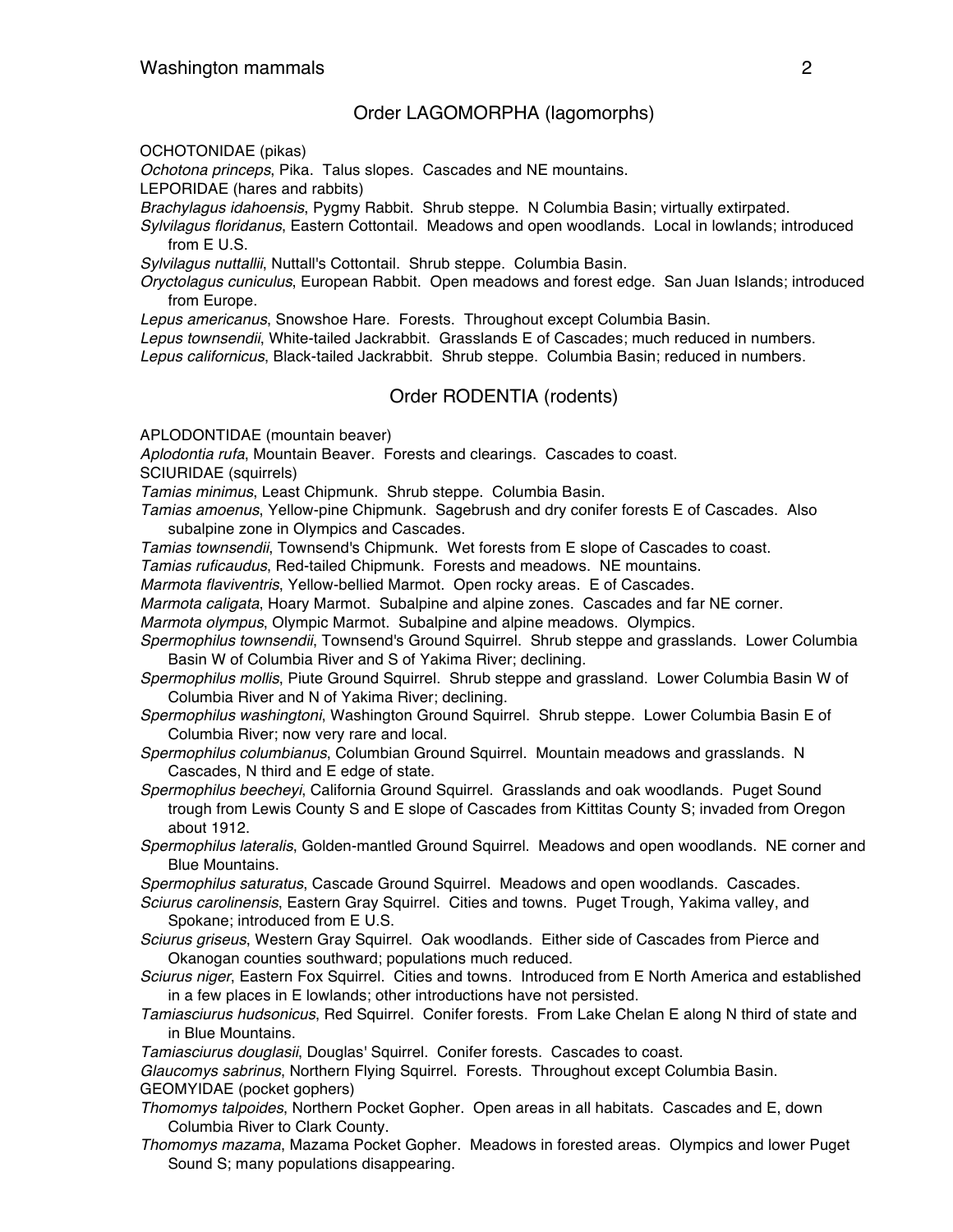HETEROMYIDAE (heteromyid rats)

*Perognathus parvus*, Great Basin Pocket Mouse. Sandy shrub steppe. Columbia Basin.

*Dipodomys ordii*, Ord's Kangaroo Rat. Sandy shrub steppe. Tri-cities to Walla Walla.

CASTORIDAE (beavers)

*Castor canadensis*, Beaver. Wetlands.

MURIDAE (rats and mice)

*Reithrodontomys megalotis*, Western Harvest Mouse. Dense grass and marshes. Columbia Basin.

- *Peromyscus maniculatus*, Deer Mouse. All habitats but much less common in wet forests inhabited by next species.
- *Peromyscus keeni*, Forest Deer Mouse. Wet forests. Cascades to coast (but not Puget Sound islands), often with preceding species. Formerly *Peromyscus oreas*, Columbia Mouse.
- *Onychomys leucogaster*, Northern Grasshopper Mouse. Sandy shrub steppe. Columbia Basin, declining.
- *Neotoma cinerea*, Bushy-tailed Woodrat. Talus and rocky areas at all elevations.

*Clethrionomys gapperi*, Gapper's Red-backed Vole. Forests. Throughout except Columbia Basin. *Phenacomys intermedius*, Heather Vole. Subalpine forest and meadows.

*Microtus pennsylvanicus*, Meadow Vole. Marshes and wet meadows. NE fourth.

*Microtus montanus*, Montane Vole. Grasslands and marshes. E of Cascades.

*Microtus canicaudus*, Gray-tailed Vole. Meadows and pastures. Clark Co.

- *Microtus townsendii*, Townsend's Vole. Marshes, wet meadows, and riparian woodlands. W lowlands. *Microtus longicaudus*, Long-tailed Vole. Moist habitats, lowlands and mountains. Throughout except
	- Columbia Basin.

*Microtus oregoni*, Creeping Vole. Moist habitats. Cascades to coast.

*Microtus richardsoni*, Richardson's Vole. Streams and wet meadows. Cascades and Blue Mountains. *Lemmiscus curtatus*, Sagebrush Vole. Shrub steppe. Columbia Basin.

- *Ondatra zibethicus*, Muskrat. Wetlands.
- *Synaptomys borealis*, Northern Bog Lemming. Bogs in mountains. N Cascades, Okanogan Highlands, and NE corner.
- *Rattus rattus*, Black Rat. Most habitats, especially near habitations. Mostly W lowlands; introduced from Europe.
- *Rattus norvegicus*, Norway Rat. Usually associated with humans. Introduced from Europe.

*Mus musculus*, House Mouse. Most habitats, especially near habitations. Introduced from Europe. DIPODIDAE (jumping mice)

*Zapus princeps*, Western Jumping Mouse. Forest clearings and meadows. NE and Blue Mountains. *Zapus trinotatus*, Pacific Jumping Mouse. Forest clearings and meadows. Cascades to coast.

ERETHIZONTIDAE (New World porcupines)

*Erethizon dorsatum*, Porcupine. Open forest to shrub steppe.

MYOCASTORIDAE (nutrias)

*Myocastor coypus*, Nutria. Wetlands. Established locally both W and E of Cascades; introduced from South America.

# Order CARNIVORA (carnivores)

Suborder FISSIPEDIA

CANIDAE (canids)

*Canis latrans*, Coyote. All habitats.

*Canis lupus*, Gray Wolf. Forested habitats. N Cascades and NE corner, very rare.

*Vulpes vulpes*, Red Fox. Forests and woodlands. Mountains (native populations) and lowlands (populations introduced from E U.S.).

URSIDAE (bears)

*Ursus americanus*, Black Bear. Forested and semiopen areas. Throughout except Columbia Basin. *Ursus arctos*, Grizzly Bear. Forested and open areas. N border of state, very rare.

PROCYONIDAE (procyonids)

*Procyon lotor*, Raccoon. Wooded areas. W lowlands and along Columbia/Snake river systems. MUSTELIDAE (mustelids)

*Martes americana*, Marten. Mountain forests, less common in lowlands. Throughout except Columbia Basin.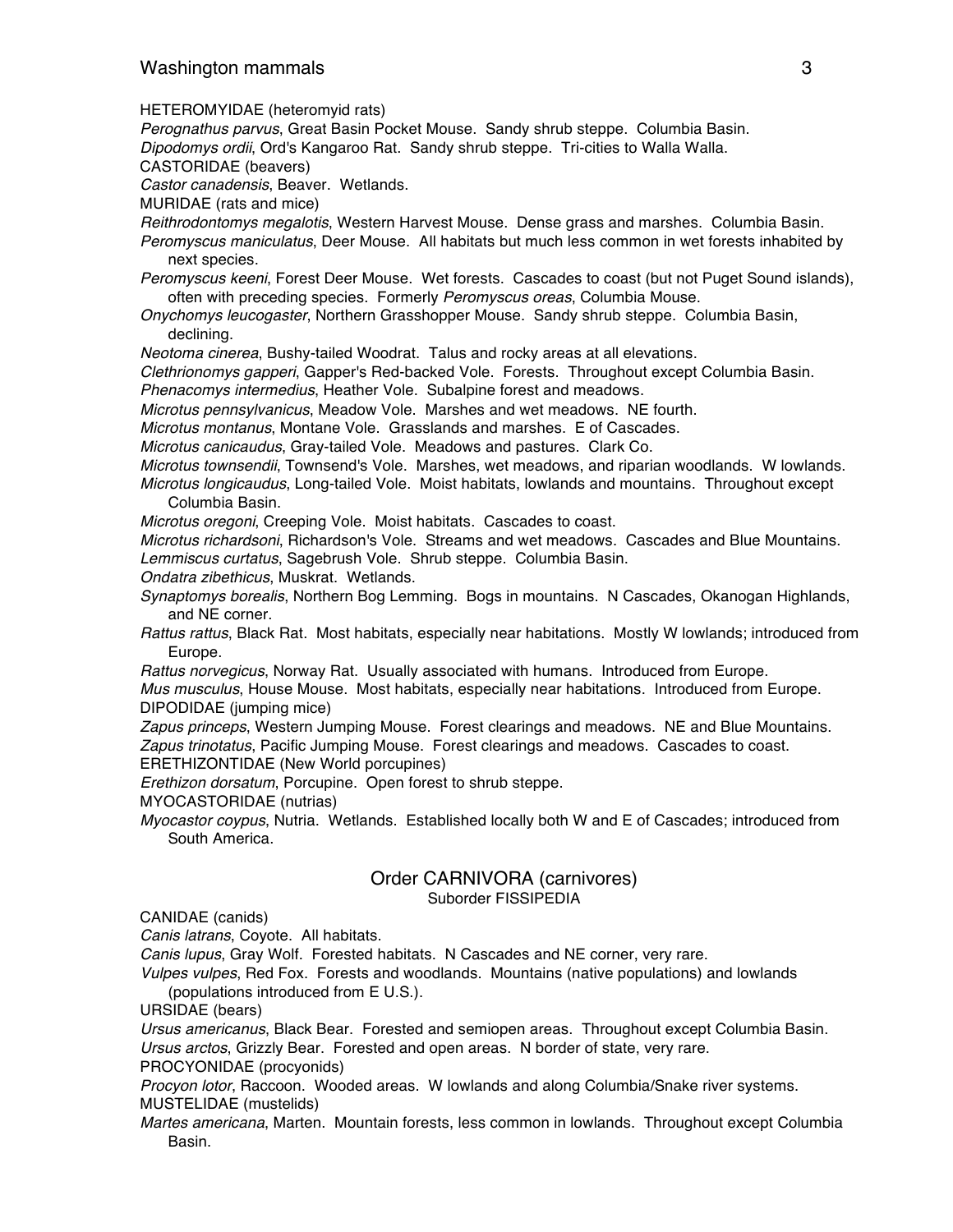- *Martes pennanti*, Fisher. Forests. Formerly Olympics, Cascades, and NE corner, now virtually extirpated.
- *Mustela erminea*, Ermine. Forests. Throughout except Columbia Basin.

*Mustela frenata*, Long-tailed Weasel. All habitats.

*Mustela vison*, Mink. Wetlands. Throughout but rare in Columbia Basin.

*Gulo gulo*, Wolverine. Forests and meadows. Cascades and NE corner, very rare.

*Taxidea taxus*, Badger. Shrub steppe, grasslands and open woodlands. E of Cascades.

- *Spilogale gracilis*, Western Spotted Skunk. Woodlands and thickets. W lowlands and Blue Mountains foothills.
- *Mephitis mephitis*, Striped Skunk. All habitats except sagebrush, more in open areas than preceding species.
- *Lutra canadensis*, River Otter. Marine and freshwater. Throughout, only in large rivers E of Cascades.
- *Enhydra lutris*, Sea Otter. Kelp beds. Outer coast of Clallam and Jefferson counties, formerly more widespread.

FELIDAE (cats)

*Felis concolor*, Mountain Lion. All habitats. Throughout except Columbia Basin.

*Lynx canadensis*, Lynx. Forests. N Cascades and NE mountains, rare.

*Lynx rufus*, Bobcat. All habitats.

#### Suborder PINNIPEDIA

OTARIIDAE (eared seals)

*Callorhinus ursinus*, Northern Fur Seal. Pelagic. Offshore, mostly in spring.

- *Eumetopias jubatus*, Northern Sea Lion. Marine, hauling out on rocks. Outer coast and San Juan Islands.
- *Zalophus californianus*, California Sea Lion. Marine, hauling out on floating platforms. Winter visitor, mostly Puget Sound.

PHOCIDAE (hair seals)

*Phoca vitulina*, Harbor Seal. Marine, hauling out on rocks and sand islands. Entire coast. *Mirounga angustirostris*, Northern Elephant Seal. Pelagic. Offshore, mostly in summer, rare.

### Order CETACEA (cetaceans)

\* - species most likely to be seen

ESCHRICHTIIDAE (gray whale) *Eschrichtius robustus*, Gray Whale\*. BALAENOPTERIDAE (rorquals) *Balaenoptera physalus*, Fin Whale. *Balaenoptera borealis*, Sei Whale. *Balaenoptera acutorostrata*, Minke Whale\*. *Balaenoptera musculus*, Blue Whale. *Megaptera novaeangliae*, Humpback Whale\* (offshore). BALAENIDAE (right whales) *Eubalaena glacialis*, Right Whale. DELPHINIDAE (dolphins) *Stenella coeruleoalba*, Striped Dolphin. *Delphinus delphis*, Common Dolphin. *Lagenorhynchus obliquidens*, Pacific White-sided Dolphin\* (offshore). *Grampus griseus*, Grampus\* (offshore). *Pseudorca crassidens*, False Killer Whale. *Globicephala macrorhynchus*, Short-finned Pilot Whale. *Orcinus orca*, Killer Whale\*. *Lissodelphis borealis*, Northern Right-whale Dolphin. PHOCOENIDAE (porpoises) *Phocoena phocoena*, Harbor Porpoise\*. *Phocoenoides dalli*, Dall's Porpoise\*. ZIPHIIDAE (beaked whales)